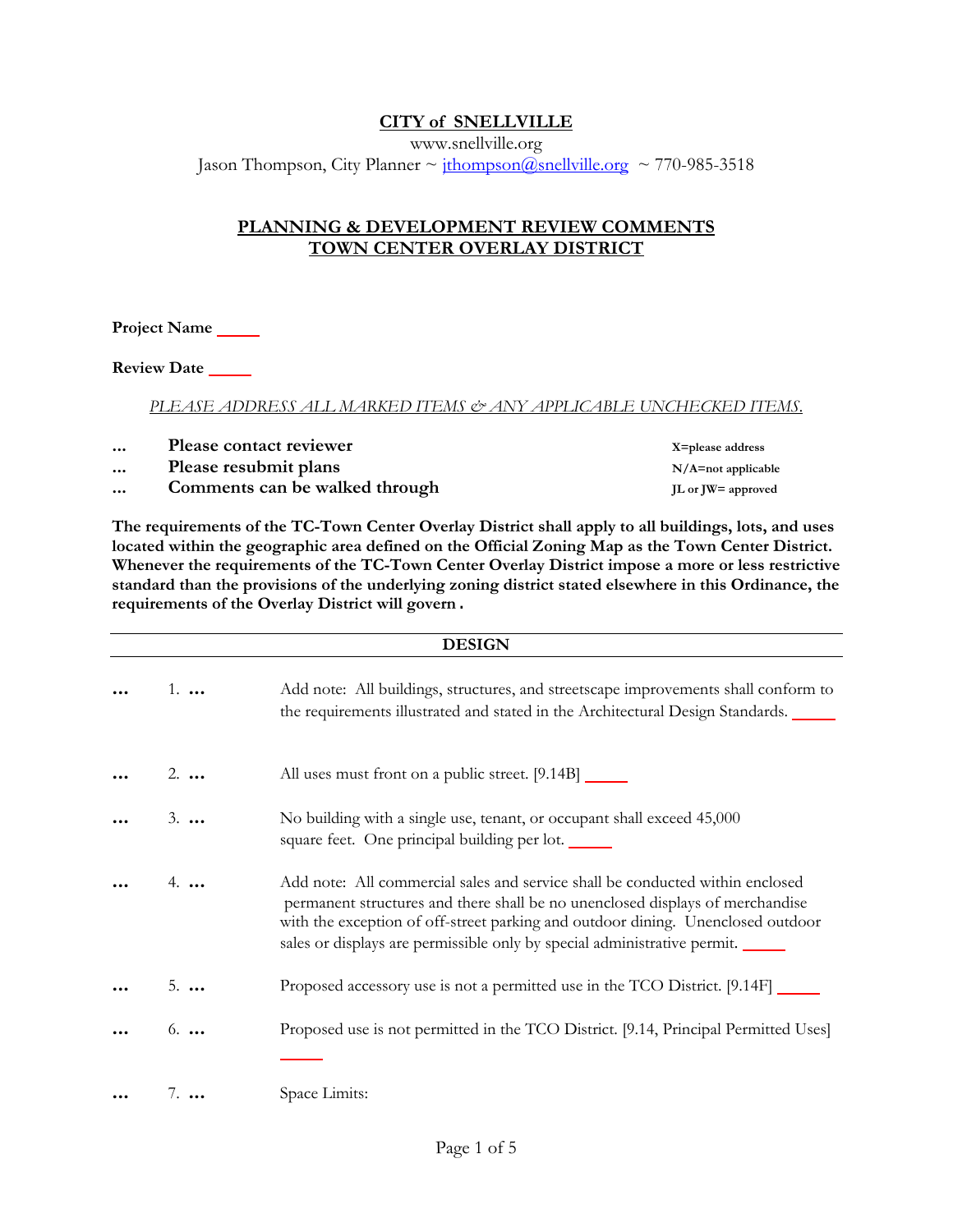|             | 1,600 square feet minimum lot area.                                                                                                                                                                                                                                                                                                                                                                                                |
|-------------|------------------------------------------------------------------------------------------------------------------------------------------------------------------------------------------------------------------------------------------------------------------------------------------------------------------------------------------------------------------------------------------------------------------------------------|
|             | 32 feet minimum lot width.                                                                                                                                                                                                                                                                                                                                                                                                         |
|             | 2 floor minimum building height.                                                                                                                                                                                                                                                                                                                                                                                                   |
|             | 5 floors or 80 feet maximum building height.                                                                                                                                                                                                                                                                                                                                                                                       |
|             | Zero (0) feet from right-of-way line minimum front yard.                                                                                                                                                                                                                                                                                                                                                                           |
|             | 10 feet from right-of-way line maximum front yard.                                                                                                                                                                                                                                                                                                                                                                                 |
|             | 15 feet minimum rear yard. (30 feet if abutting a residential district)                                                                                                                                                                                                                                                                                                                                                            |
|             |                                                                                                                                                                                                                                                                                                                                                                                                                                    |
|             | Zero (0) feet minimum side yard. (40 feet if abutting a residential                                                                                                                                                                                                                                                                                                                                                                |
|             | district)                                                                                                                                                                                                                                                                                                                                                                                                                          |
|             | Zero (0) feet minimum side yard on street side of corner.                                                                                                                                                                                                                                                                                                                                                                          |
| 8.          | Locate all fences and walls. If there are none, please note.                                                                                                                                                                                                                                                                                                                                                                       |
| $9. \ldots$ | No walls, except retaining walls, shall be located between the street and any building,<br>with the exception of screening for authorized off-street loading areas.                                                                                                                                                                                                                                                                |
| $10.$       | Fences and walls shall meet the following regulations [9.14H3f]:  Retaining walls<br>located adjacent to a sidewalk along a public street shall not exceed a height of 2'.<br>The combined height of a fence and retaining wall shall not exceed a height of 5'<br>Provide detail of retaining wall. Retaining walls shall be finished poured concrete<br>and shall be faced with stone, brick or smooth stucco.  Fencing shall be |
|             | permitted only when used to separate authorized outdoor dining from the required<br>sidewalk.  Add note: No barbed wire, razor wire, chain link fence or similar<br>elements shall be visible from any public plaza, ground level or sidewalk level<br>outdoor dining area or public right-of-way.                                                                                                                                 |
| $11.$       | Gasoline fuel dispenser structures and associated vehicular services such as air<br>pumps and car washes shall not be located between a building and the street.                                                                                                                                                                                                                                                                   |
|             | <b>SIDEWALKS</b>                                                                                                                                                                                                                                                                                                                                                                                                                   |
| $1. \ldots$ | Sidewalks shall be 15' wide, minimum. [9.14H1] _______                                                                                                                                                                                                                                                                                                                                                                             |
| $2. \ldots$ | Identify street furniture/tree planting and clear zones of sidewalks. [9.14H1] Show<br>typical sidewalk section in accordance with the street furniture and tree planting<br>zone, clear zone, and supplemental zone.                                                                                                                                                                                                              |
| $3. \ldots$ | Sidewalks street furniture and tree planting zone requirements: [9.14H1a]<br>minimum width of 5'; located immediately adjacent to the curb; continuous; Identify<br>proposed locations for street furniture; Add attached details for street furniture.                                                                                                                                                                            |
| 4.          | Sidewalks clear zone requirements: [9.14H1b] Minimum width of 10'; located<br>immediately adjacent to street furniture and tree planting zone; continuous;                                                                                                                                                                                                                                                                         |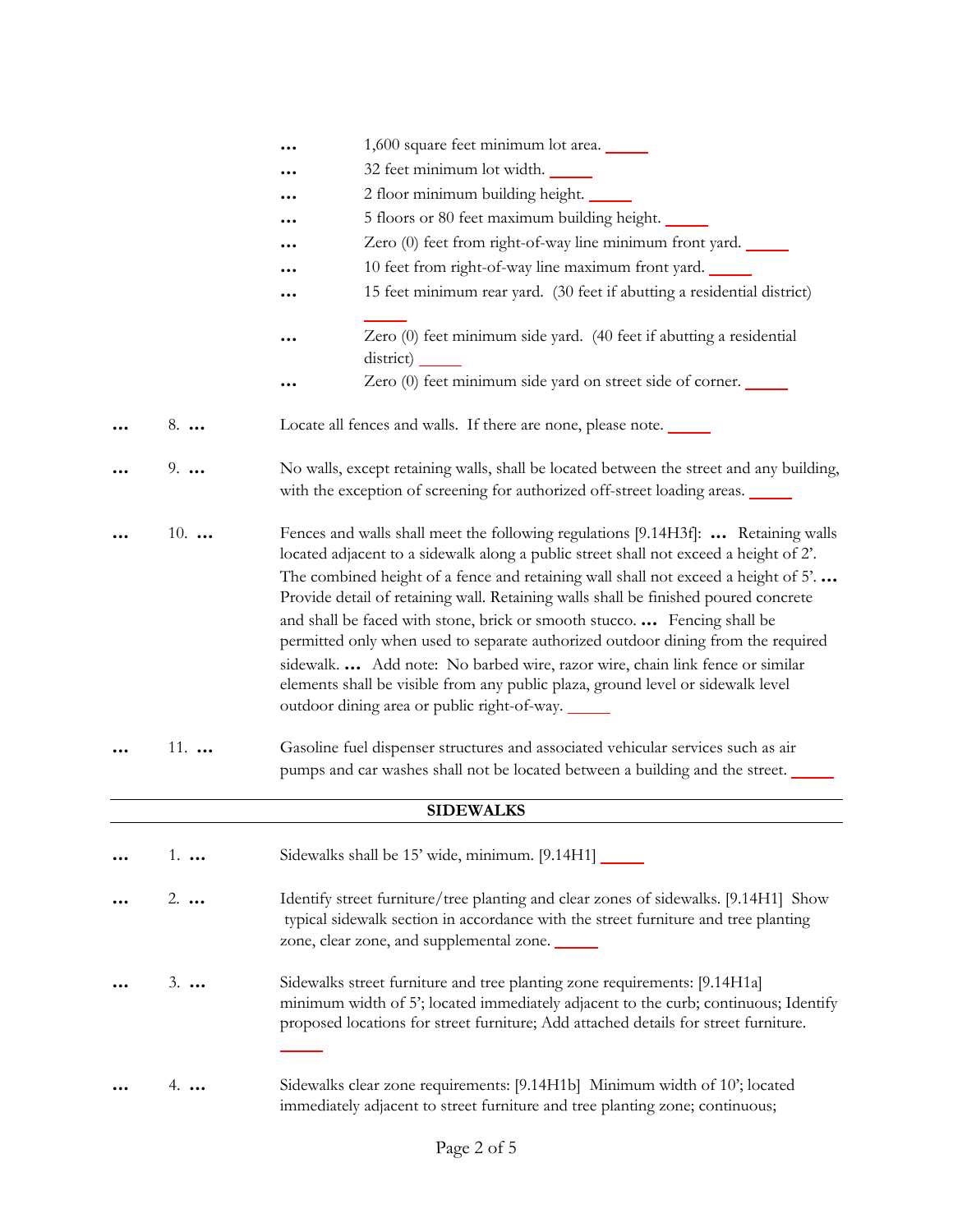|              | constructed of hardscape; unobstructed for a minimum width of 10'                                                                                                                                                                                                                                                                                  |
|--------------|----------------------------------------------------------------------------------------------------------------------------------------------------------------------------------------------------------------------------------------------------------------------------------------------------------------------------------------------------|
| $5. \ldots$  | Street tree planting requirements: [9.14H1c]                                                                                                                                                                                                                                                                                                       |
|              | Locate all proposed street trees.  Street trees shall be planted in the ground<br>thirty (30) to fifty (50) feet on center within the street furniture and tree planting                                                                                                                                                                           |
|              | zone and spaced equal distance between street lights.  Root barriers and<br>expandable tree trunk protectors shall be installed in accordance with Article 20 of                                                                                                                                                                                   |
|              | this ordinance.  Provide detail of protectors and barriers.  Minimum                                                                                                                                                                                                                                                                               |
|              | 3" caliper.  Add note: Street trees shall be limbed up to a minimum height of                                                                                                                                                                                                                                                                      |
|              | seven feet. Planted a minimum distance of 2' from the curb.  Minimum planting<br>area of thirty-two (32) square feet. The soil surface of the planting area shall be level<br>to sidewalk grade and planted with an evergreen ground cover.                                                                                                        |
|              | Add note: All street trees shall be irrigated in accordance with the Landscape<br>Ordinance. The area between required plantings shall either be planted with<br>evergreen ground cover, or shall be paved in accordance with the Architectural<br>Design Standards.                                                                               |
| $6. \ldots$  | Locate street lights. Decorative pedestrian lights shall be placed a maximum of 40'<br>on center and spaced equal distance between required trees along all streets. Said<br>lights shall be located within either the street furniture and tree planting zone or the<br>supplemental zone. Add attached detail of required light.                 |
| $7. \ldots$  | Paving: All paving within the street furniture and tree planting zone shall utilize<br>pavers, approved by City Engineer. [9.15H1e] ______                                                                                                                                                                                                         |
| $8. \ldots$  | Add note: All sidewalk paving materials shall be continued across any intervening<br>driveways. Provide detail.                                                                                                                                                                                                                                    |
| $9. \ldots$  | Driveways shall have a band of textured concrete adjacent to the street, which is in-<br>line with and equal in width to the street furniture zone and shall have a textured<br>band of concrete adjacent to the sidewalk, which is in-line with the supplemental<br>zone, and a minimum width of five (5) feet from the sidewalk. Provide detail. |
| 10. $\ldots$ | No more than one (1) curb cut shall be permitted for each development per road<br>frontage.                                                                                                                                                                                                                                                        |
| $11.$        | Curb cuts and driveways shall not be permitted on any storefront street when access<br>may be provided from a side or rear street located immediately adjacent to a<br>contiguous property, with the exception of CI uses and hotel patron drop-off drives.                                                                                        |
| $12.$        | Driveways are not permitted between the sidewalk and a building and must be<br>perpendicular to any adjacent street.                                                                                                                                                                                                                               |
| $13.$        | Common or joint driveways may be permitted when adjacent lots have direct<br>vehicular access to a street. Provide a perpetual easement agreement executed by all<br>affected property owners.                                                                                                                                                     |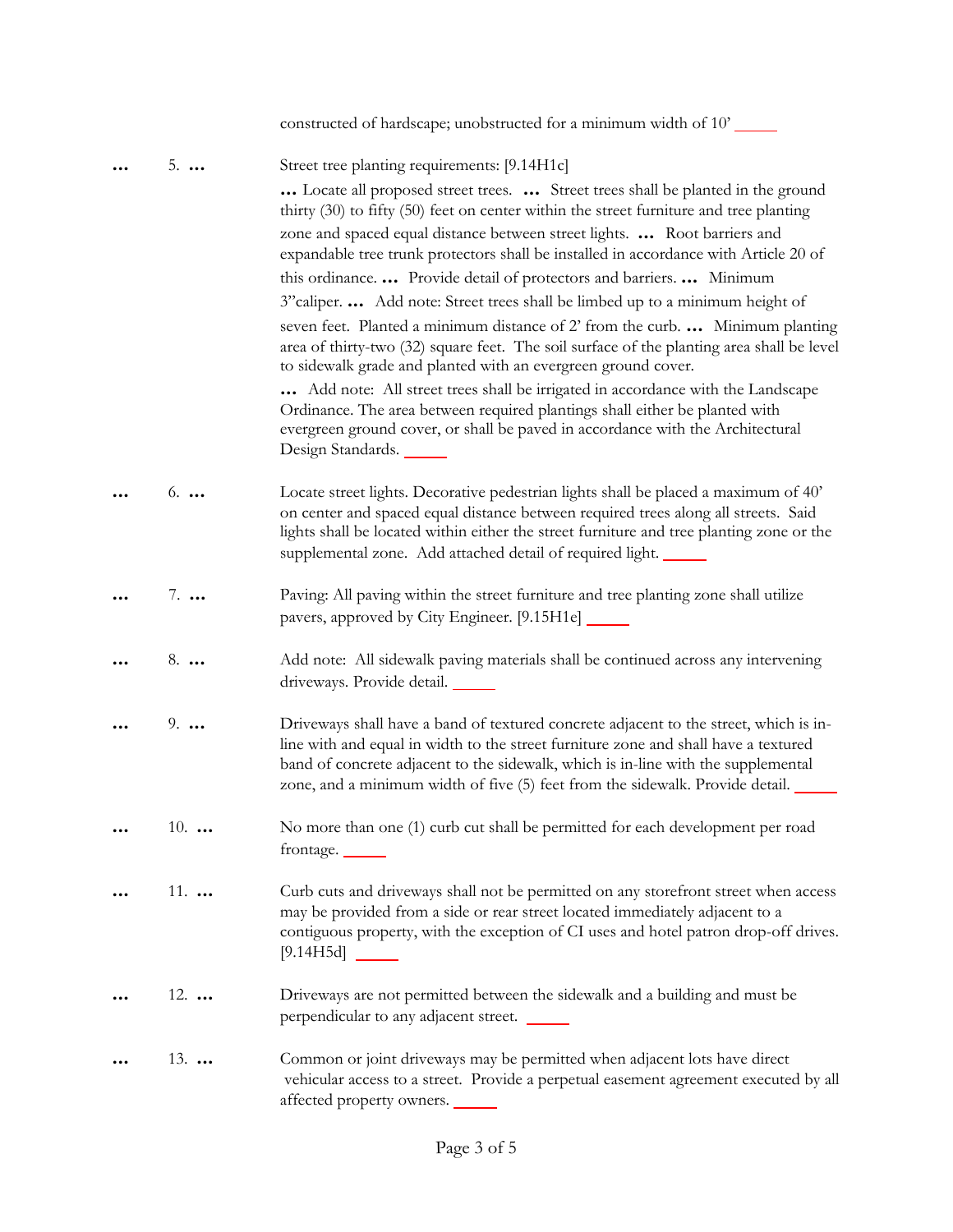| $\ddotsc$ | $14. \ldots$ | All developments, including parking decks, shall have sidewalks a minimum width of<br>five (5) feet connecting ground level parking to the public sidewalks and to all<br>building entrances. |
|-----------|--------------|-----------------------------------------------------------------------------------------------------------------------------------------------------------------------------------------------|
| $\ddotsc$ | $15.$        | No drop-off lanes shall be permitted along public streets.                                                                                                                                    |
| $\cdots$  | 16. $$       | Taper sidewalk to six feet, or as otherwise necessary, to meet sidewalk on adjoining<br>residential property(ies).                                                                            |
| $\ddotsc$ | $17.$        | Add note: All developments shall place existing and future utilities underground.                                                                                                             |
|           |              |                                                                                                                                                                                               |

### **SUPPLEMENTAL ZONE [9.14H2]**

| $\ddotsc$            | 1.          | Supplemental zones shall have the following minimum widths:<br>Scenic Hwy (SR 124), Hwy 78: Ten $(10)$ feet. All other streets: Five $(5)$ feet                    |
|----------------------|-------------|--------------------------------------------------------------------------------------------------------------------------------------------------------------------|
| $\cdots$             | 2.          | Height Requirements: Landscaping cannot exceed 24". Retaining walls cannot<br>exceed 36".                                                                          |
| $\ddot{\phantom{a}}$ | $3. \ldots$ | Add note: The following uses are prohibited from outdoor displays or merchandise<br>and sales areas in the Supplemental Zone: Automotive Sale, Service and Repair: |

and sales areas in the Supplemental Zone: Automotive Sale, Service and Repair; Tire Sale; Service and Repair; Equipment Rental, Sales, or Service Establishments; Pawn Shops; Wholesaling establishments; Plumbing, Electrical, Pool and Homebuilding Supply Showrooms and Sales Centers.

#### **PARKING**

| $1. \ldots$ | Bicycle/moped spaces [9.14K]: All non-residential developments, which provide<br>automobile parking facilities, shall provide bicycle/moped parking facilities at a ratio<br>of at least one (1) bicycle/moped parking space for every twenty (20) automobile<br>parking spaces. Multi-family developments shall provide said facilities at a ratio of at<br>least one (1) bicycle/moped parking space for every five (5) multi-family units. o<br>development shall have fewer than three (3) bicycle/moped parking spaces.<br>Bicycle/moped spaces shall be located within the street furniture zone a maximum<br>distance of 100' from the building entrance.  Add note: Each bicycle/moped<br>space shall include a metal anchor sufficient to secure the bicycle/moped frame<br>when used in conjunction with a user-supplied lock. |
|-------------|------------------------------------------------------------------------------------------------------------------------------------------------------------------------------------------------------------------------------------------------------------------------------------------------------------------------------------------------------------------------------------------------------------------------------------------------------------------------------------------------------------------------------------------------------------------------------------------------------------------------------------------------------------------------------------------------------------------------------------------------------------------------------------------------------------------------------------------|
| $2. \ldots$ | Add note: Public street lighting may be utilized to either partially or totally fulfill the<br>lighting requirements for parking lots; however, where such street lighting is<br>removed, it shall be the responsibility of the parking facility to independently<br>provide these required levels of illumination. Internal parking deck lighting fixtures                                                                                                                                                                                                                                                                                                                                                                                                                                                                              |

**...** 3. **...** Off-street surface parking shall not be located between a building and the street without an intervening building;

shall not be visible from any public right-of-way or private street.